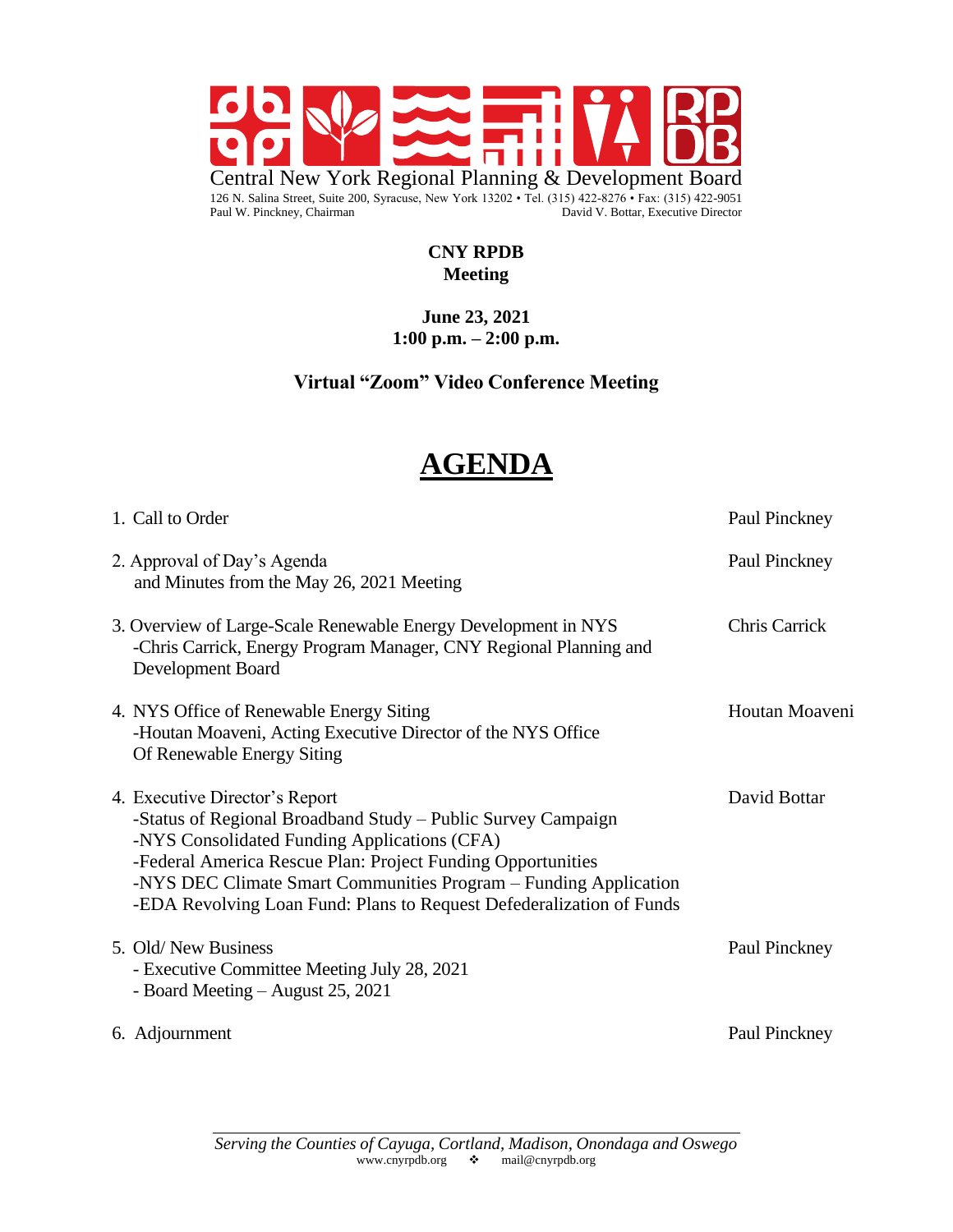# Join Zoom Meeting

<https://us02web.zoom.us/j/86221779356?pwd=QUtSY0p4MHdlTEt2cWZyN29CQzJCdz09>

Dial by your location +1 646 558 8656 US (New York)

Meeting ID: 862 2177 9356 Passcode: 378154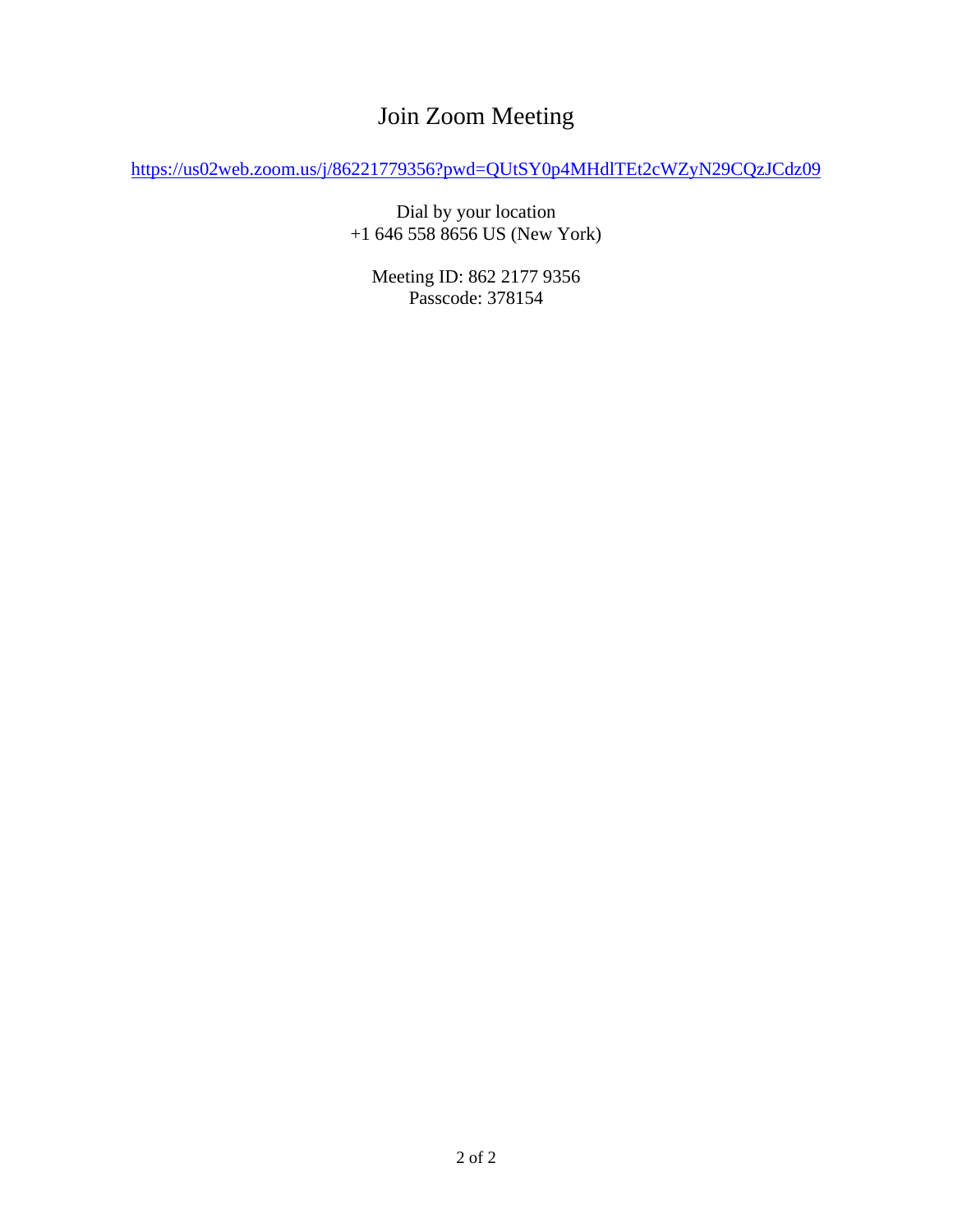

# **MINUTES**

#### **Central New York Regional Planning and Development Board Board of Directors Meeting June 23, 2021**

#### **ATTENDANCE**

**Board Members:** Julie Abbott-Kenan, Keith Batman, Leslie Baxter, Philip Church, Daniel S. Dineen, Kipp Hicks, Cydney M. Johnson, Don Jordan (proxy for Daniel Kwasnowski), Stephen F. Lynch, Mary Ann Messinger, Christopher Newell, Eric Ridley, Edward Riley, L. Michael Treadwell

**Guest:** Houtan Moaveni, NYS Office of Renewable Energy Siting

**Staff:** Amanda Mazzoni, Bruce Keplinger, Chris Carrick, Kathleen Bertuch, Jeanie Gleisner, Patricia Wortley, Thomas Bardenett, Michael Boccuzzi, and David Bottar

#### **1. CALL TO ORDER**

Paul Pinckney called the meeting to order at 1:00 pm and noted the meeting was being conducted as a virtual zoom meeting only.

#### **2. APPROVAL OF MEETING AGENDA AND MINUTES**

A motion was introduced and seconded to accept the agenda as presented and the minutes from the meeting on May 26, 2021; the motion was approved unanimously.

#### **3. NYSERDA LARGE-SCALE RENEWABLE ENERGY DEVELOPMENT IN NYS**

Chris Carrick was introduced and provided an overview of large-scale solar development in New York, including: the targets established by the Climate Leadership and Community Protection Act (CLCPA) to meet 70 percent of the state's electricity from renewable sources by 2030; progress towards meeting the targets; the number, size and location of projects; typical impacts on land and community character resulting from projects; and approaches and resources available to help communities mitigate impacts including the NYSERDA Solar Guidebook.

Houtan Moaveni of the Office of Renewable Energy Siting (ORES) was introduced and gave a presentation regarding the role of ORES in permitting large-scale renewable energy projects with a nameplate capacity of 25 MW or greater.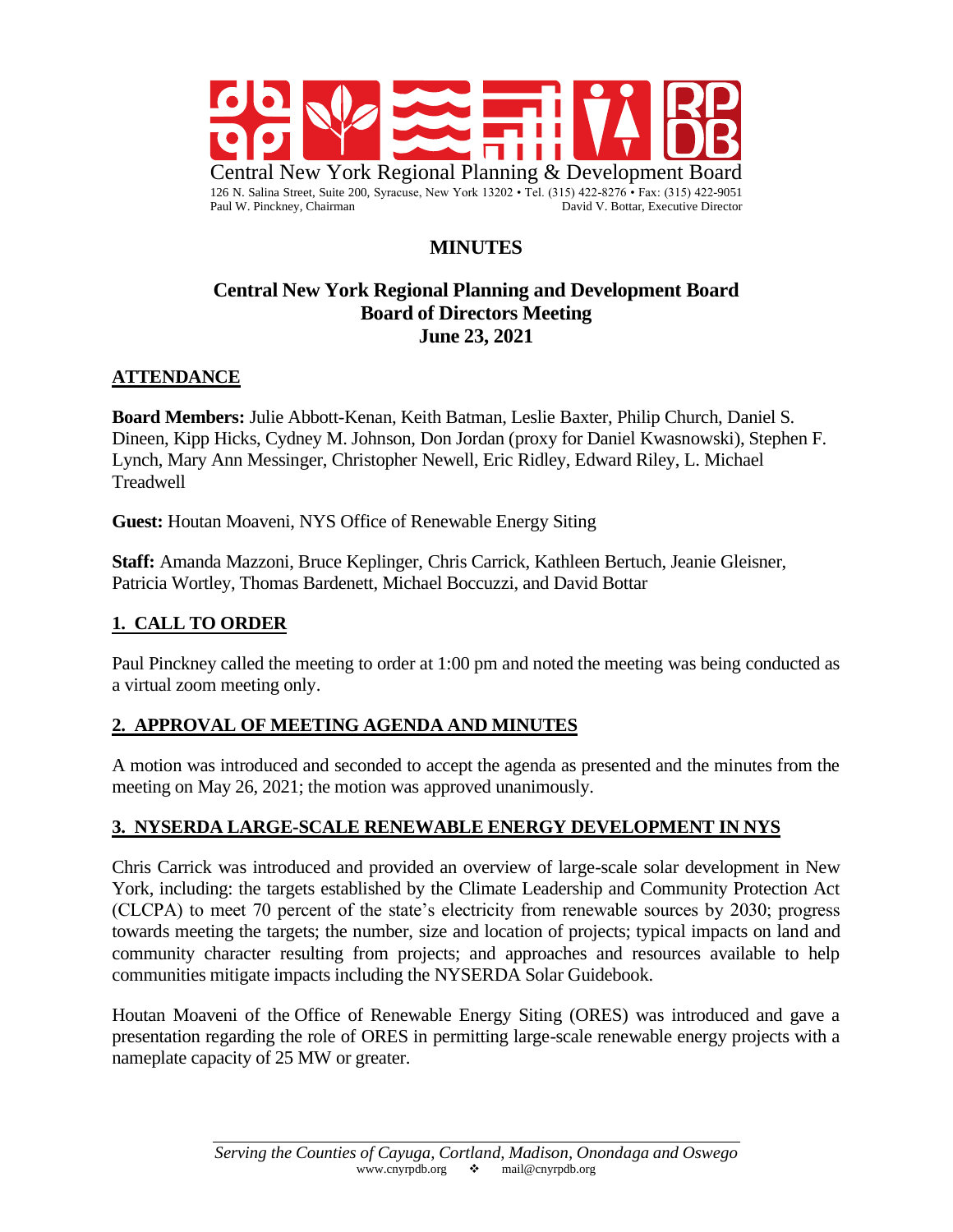Mr. Moaveni began his remarks by reviewing the history and purpose of the CLCPA which provided the impetus for the creation of ORES within the NYS Department of State. He proceeded with a powerpoint presentation for members to review during his remarks.

Mr. Moaveni began the presentation with an overview of the Accelerated Renewable Energy Growth and Community Benefit Act ("the Act"), which aims to consolidate the environmental review of major renewable energy facilities and provides a single forum to ensure that siting decisions are predictable, responsible, and delivered in a timely manner along with opportunities for input from local communities.

Mr. Moaveni continued his remarks by reviewing the development by ORES over the last year of the Executive Law Article 94-C regulations which replace the Public Service Law Article 10 regulations that had been in place previously. ORES will issue the siting permits, including all necessary approvals from both a state and local law perspective, except for any approvals necessary under federal law, for renewable energy projects including solar PV and wind that are 25 megawatts or larger. New projects sized between 20 and 25 megawatts may also elect to apply for a siting permit.

Mr. Moaveni noted that ORES had developed Uniform Permit Standards and Conditions (USC) that developers are required to satisfy, and which are expected to streamline the review process by addressing the design features and issues that are common to large-scale renewable energy projects. The regulations and uniform standards became effective on March 3, 2021 and are available at [Chapter XVIII, Title 19 of NYCRR Part 900 \(Subparts 900-1 –](https://ores.ny.gov/chapter-xviii-title-19-nycrr-part-900-subparts-900-1-900-15) 900-15).

It was noted that under the Article 10 process, the state Siting Board could elect not to apply local law if it found that the local requirement was unreasonably burdensome "in view of the existing technology or the needs of or costs to ratepayers whether located inside or outside of such municipality." Like the Article 10 Siting Board, ORES may issue a permit only if it finds that the project would comply with applicable laws and regulations; however, it may elect not to apply local law if its finds that the local requirement is unreasonably burdensome in "view of the CLCPA targets and the environmental benefits of the proposed renewable energy facility." Thus, the ORES process marks a shift in standards from technology and cost to state climate goals and environmental benefits.

Mr. Moaveni next described the permit application process and timeline. ORES has 60 days from the date of its receipt of a permit application to make a completeness determination. An application will not be complete without proof of consultation with the host municipalities and communities. After a completeness determination, draft permit conditions will be issued by the Office of Renewable Energy Siting for public comment. Within the established comment period, the host municipalities must submit a statement indicating whether the proposed renewable energy facility complies with applicable local laws. The Office of Renewable Energy Siting must issue a final decision on the siting permit within one year of the date on which the application is deemed complete and within 6 months if the facility is proposed to be located on brownfield, former commercial or industrial, landfill, former power plant, and abandoned or underutilized sites.

During the question and answer period, members posed a number of questions regarding the development of large-scale solar facilities on prime agricultural soils. Mr. Moavaeni noted that ORES works closely with NYS Department of Agriculture and Markets to minimize impacts including flexibility in project setback areas, the location of lay-down areas and access roads, and the utilization of local agricultural inspectors. Regarding the siting of utility-scale solar projects on prime agricultural soils, Mr. Moaveni said that ORES will make judgements on a case-by-case basis and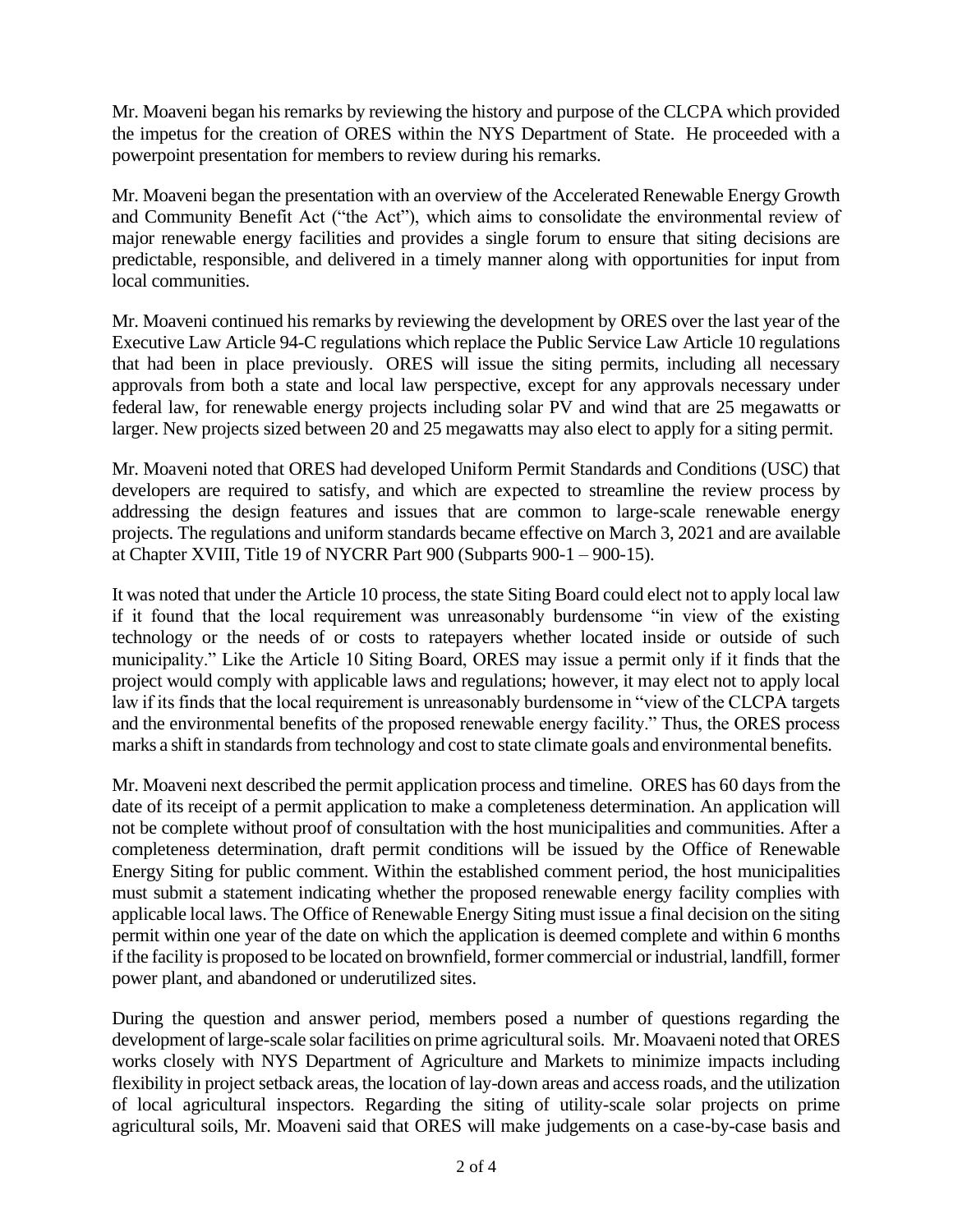that the expectation is that developers will work collaboratively with host municipalities, ORES and the state agencies through the pre-application process to identify substantive issues.

Mr. Lynch from Cayuga County asked whether consistent standards for community benefit have been established for affected taxing jurisdictions. Mr. Moaveni responded that the Act requires that ORES ensure that there is a Host Community Benefit at \$1,000/MW for the municipality and community and an electricity discount program for local residents. Funds must be paid by the developer into a local agency account hosted by NYSERDA. Funding can be used by eligible entities for participation in public comment period or adjudicatory hearing.

Mr. Bottar asked when intervenor fees required by the Act are to be paid by the developer. Mr. Moaveni responded that ORES needs to first have received the application and determined that it is complete. The completeness determination must be made within 60 days of receipt, after which date intervenors can apply for funds.

Mr. Bottar asked how developers are required to demonstrate that municipalities have been notified and consulted. Mr. Moaveni noted that applications will not be deemed complete without proof of consultation with the host community regarding procedural and substantive requirements of applicable local laws. Municipalities will be notified upon the publishing of an application's draft permit conditions and shall provide feedback on the draft permit conditions and the proposed facility's compliance with local laws within the subsequent 60-day public comment period. ORES is required to consider any applicable local law when making a determination. If host community statements raise any substantive and significant issues that require adjudication, the Siting Office may establish a date for an adjudicatory hearing. If substantive or significant issues are raised and the Siting Office does not hold an adjudicatory hearing, a public hearing will be scheduled in the host community.

#### **4. EXECUTIVE DIRECTOR'S REPORT**

Mr. Bottar initiated his remarks by noting the progress being made with the broadband survey with 4,175 surveys being completed by residents and businesses across CNY. It was noted that over the last few weeks, the agency has engaged in a comprehensive paid advertising campaign to improve survey participation.

Mr. Bottar continued his remarks by noting staff is working on three NYS CFA applications for submission on July 31<sup>st</sup> including comprehensive planning proposals for the Town of Oswego, Town and Village of Elbridge, and the Town of Manlius – including funding for a climate action plan. Also noted was an application submitted to support a mixed-use project redevelopment in the City of Oneida.

Mr. Bottar also noted the agency has submitted a major funding application to the NYS DEC to support administration of the NYS Climate Smart Communities program across the region. Mr. Bottar concluded his remarks by noting staff plan to proceed with an application to EDA to request approval to "defederalize" the agency's EDA funded revolving loan fund.

Mr. Bottar concluded his remarks by noting the next full Board meeting is set for August  $25<sup>th</sup>$  and will include a presentation by Ellen Brody, Great Lakes Regional Coordinator, NOAA Office of National Marine Sanctuaries, regarding the Lake Ontario National Marine Sanctuary nomination.